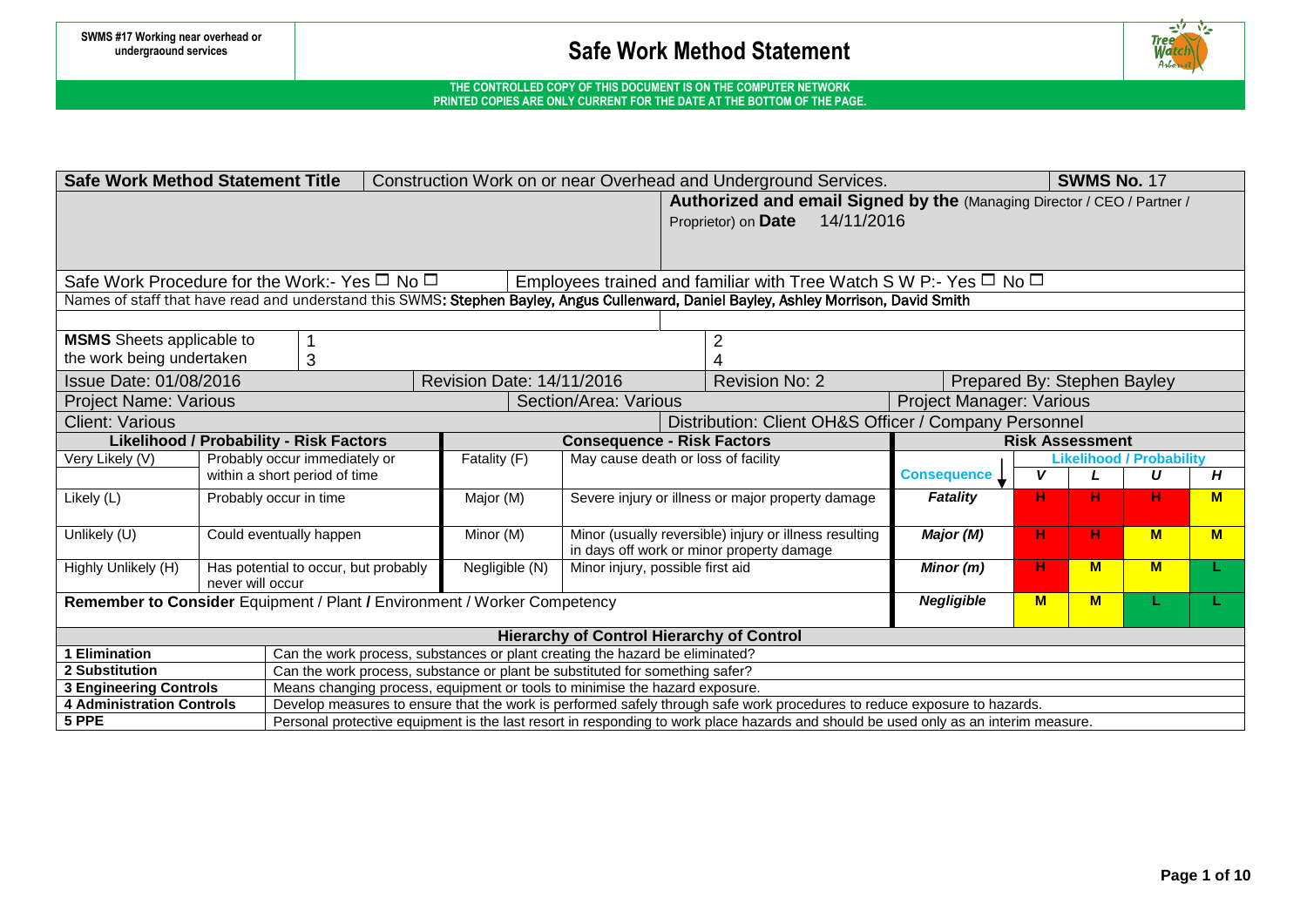

| <b>Work Method / Task Description</b>                                                  | <b>Hazards</b>                                                                                                            | <b>Risk</b>    | <b>Risk Control Measures</b>                                                                                                                                                                                                                                                                                                                                                                                                                                                                                                                    | <b>Responsible Person</b>                                 |
|----------------------------------------------------------------------------------------|---------------------------------------------------------------------------------------------------------------------------|----------------|-------------------------------------------------------------------------------------------------------------------------------------------------------------------------------------------------------------------------------------------------------------------------------------------------------------------------------------------------------------------------------------------------------------------------------------------------------------------------------------------------------------------------------------------------|-----------------------------------------------------------|
| List the tasks required to perform the activity<br>in the sequence in which they occur | Against each task list the Hazards<br>that could result in injury when the<br>task is performed by the worker             | <b>Score</b>   | List the Control measures required to eliminate or minimize the workers<br>exposure to each identified hazard                                                                                                                                                                                                                                                                                                                                                                                                                                   | with responsibility for control<br>measure implementation |
| Working outdoors                                                                       | Personnel are exposed to<br>excessive ultra violet light<br>without adequate<br>protection.                               | M              | Suitable clothing, hats, glasses should be used to reduce<br>exposure<br>All employees to apply SPF 30+ sunscreen at the<br>beginning of the day and reapply every 2 hours                                                                                                                                                                                                                                                                                                                                                                      | <b>Supervisor Employee</b>                                |
| Manual handling                                                                        | Excessive manual handling<br>could lead to muscular<br>skeletal injury.                                                   | M              | Use mechanical aids ie forklift<br>$\bullet$<br>Lift with correct posture and do not try to lift something too<br>heavy<br>Request help when lifting heavy loads                                                                                                                                                                                                                                                                                                                                                                                | <b>Supervisor Employee</b>                                |
| Personal protective equipment<br>required for this activity                            | Personal injuries                                                                                                         | H              | Hi visibility clothing<br>$\bullet$<br>Safety footwear<br>Safety glasses as required<br>Safety Helmet as required<br>Hearing protection as required<br>Harness with lanyard and shock absorber                                                                                                                                                                                                                                                                                                                                                  | <b>Supervisor Employee</b>                                |
| Before starting work                                                                   | Workers, others on site and<br>members of the public<br>exposed to electricity, gas,<br>etc                               | $\overline{H}$ | Establish if you are working near overhead and/or<br>underground services;<br>Establish if undertaking this work, the plant being used on<br>site will encroach into the No Go Zone clearances<br>surrounding the services<br>Note: Permission must be granted from the Asset Owner.                                                                                                                                                                                                                                                            | <b>Supervisor Employee</b>                                |
|                                                                                        | Contact with the power<br>lines, or load is close<br>enough to high voltage<br>lines causing the electricity<br>to "jump" | H              | Before work starts in the vicinity of power lines the<br>following must be established:<br>The height of any overhead services at the work site.<br>Be aware the height of overhead power lines can vary<br>depending on weather conditions.<br>The design envelope of any plant or equipment and any<br>$\bullet$<br>loads being slung during works.<br>Design envelope must be obtained from plant manuals, or<br>measured at maximum reach of the machine.<br>The design envelope must be deducted from height of the<br>overhead service(s) |                                                           |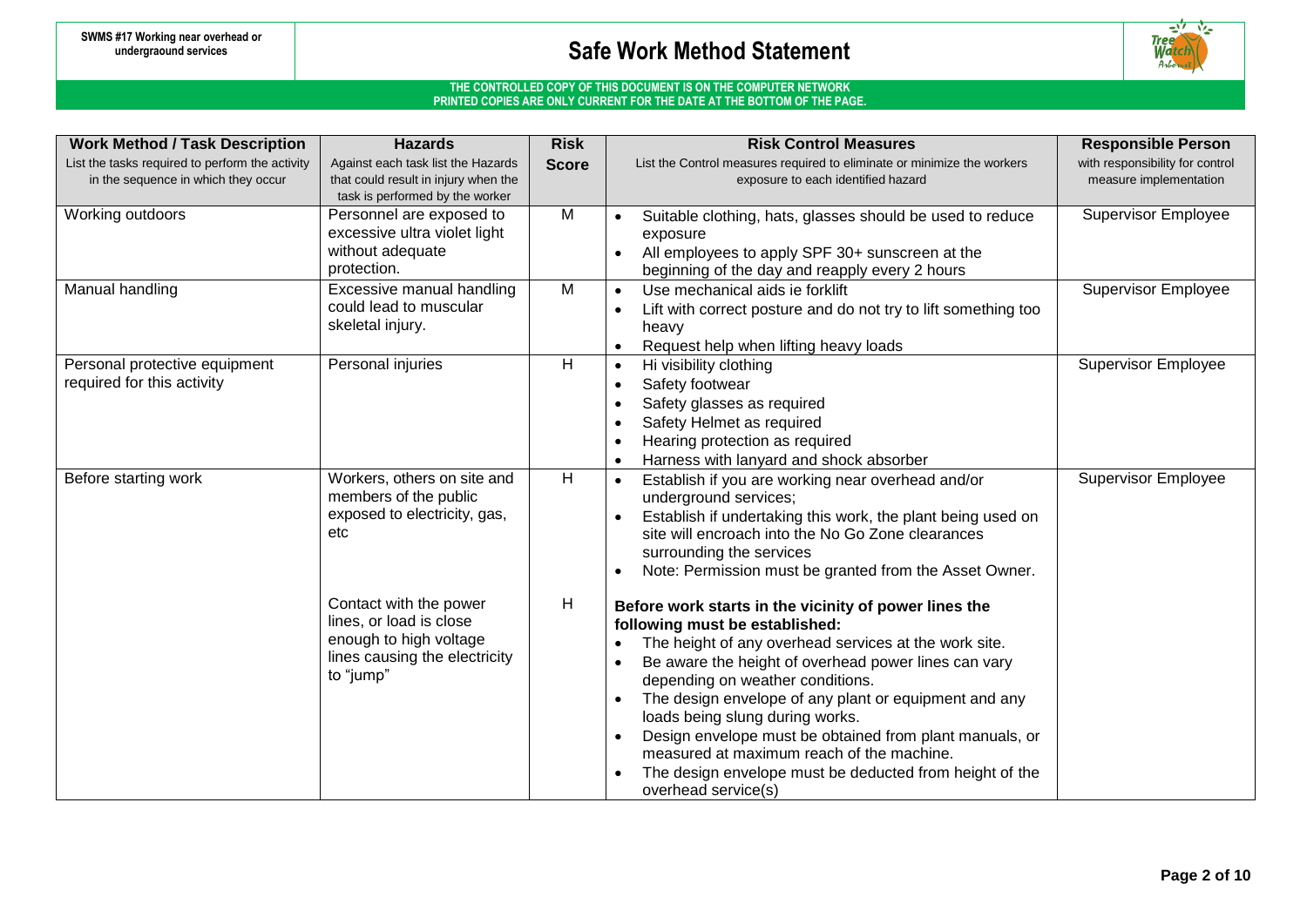

| <b>Work Method / Task Description</b>           | <b>Hazards</b>                                     | <b>Risk</b>  | <b>Risk Control Measures</b>                                                                                          | <b>Responsible Person</b>       |
|-------------------------------------------------|----------------------------------------------------|--------------|-----------------------------------------------------------------------------------------------------------------------|---------------------------------|
| List the tasks required to perform the activity | Against each task list the Hazards                 | <b>Score</b> | List the Control measures required to eliminate or minimize the workers                                               | with responsibility for control |
| in the sequence in which they occur             | that could result in injury when the               |              | exposure to each identified hazard                                                                                    | measure implementation          |
| No go zones                                     | task is performed by the worker<br>Personal injury | H            | Operating inside 6.4m of a power line and the design                                                                  | <b>Supervisor Employee</b>      |
|                                                 |                                                    |              | envelope of your machine can reach within 2m of the                                                                   |                                 |
|                                                 |                                                    |              | power line permission from the asset owner must be                                                                    |                                 |
|                                                 |                                                    |              | obtained, and there must be a Trained Spotter and a Safe                                                              |                                 |
|                                                 |                                                    |              | Systems of Work.                                                                                                      |                                 |
|                                                 |                                                    |              | Operating inside 6.4m of a power line and the design                                                                  |                                 |
|                                                 |                                                    |              | envelope of the machine can reach within 3m of the power<br>line, but not closer than 2m a Trained Spotter and a Safe |                                 |
|                                                 |                                                    |              | Systems of Work must be provided.                                                                                     |                                 |
|                                                 |                                                    |              | Operating outside 6.4m of a power line and the design                                                                 |                                 |
|                                                 |                                                    |              | envelope can reach the power line you can complete the                                                                |                                 |
|                                                 |                                                    |              | task with a Safe Systems of Work                                                                                      |                                 |
|                                                 | Electric shock / Fatality                          | H            | The following No Go Zone's must be observed:                                                                          |                                 |
|                                                 |                                                    |              | 300 mm for individuals; and 500 mm for plant or                                                                       |                                 |
|                                                 |                                                    |              | equipment, or 3000 mm in the case of any underground                                                                  |                                 |
|                                                 |                                                    |              | assets registered under the Pipelines Act or an electricity                                                           |                                 |
|                                                 |                                                    |              | cable with an in service voltage greater than 66kV.                                                                   |                                 |
|                                                 |                                                    |              | For principal assets requiring integrity of the material<br>surrounding the asset, greater clearances may be          |                                 |
|                                                 |                                                    |              | required. Information regarding these clearances must be                                                              |                                 |
|                                                 |                                                    |              | obtained from the asset owners.                                                                                       |                                 |
| Spotter zones                                   | Electric shock                                     | H            | <b>Single Wire Earth Return or SWER Electricity Systems</b>                                                           | <b>Supervisor Employee</b>      |
|                                                 |                                                    |              | No excavation work shall be undertaken within a 10 metre                                                              |                                 |
|                                                 | Personal injuries                                  | H            | radius of a pole with a SWER transformer mounted on it.<br>Between 3.0 and 6.4 metres of power lines – spotter zone   |                                 |
|                                                 |                                                    |              | Operating inside 6.4m of a power line but the design                                                                  |                                 |
|                                                 |                                                    |              | envelope cannot reach closer than 3m of the power line                                                                |                                 |
|                                                 |                                                    |              | does not require a Spotter.                                                                                           |                                 |
|                                                 |                                                    |              | Beyond 6.4 metres - open area                                                                                         |                                 |
|                                                 |                                                    |              | Unrestricted access if the design envelope can reach                                                                  |                                 |
|                                                 |                                                    |              | within 6.4m of a power line a Safe Systems of Work must<br>be provided.                                               |                                 |
|                                                 |                                                    |              | All mobile plant used must have a Look Up and Live                                                                    |                                 |
|                                                 |                                                    |              | sticker posted in a visible position in the cabin or at the                                                           |                                 |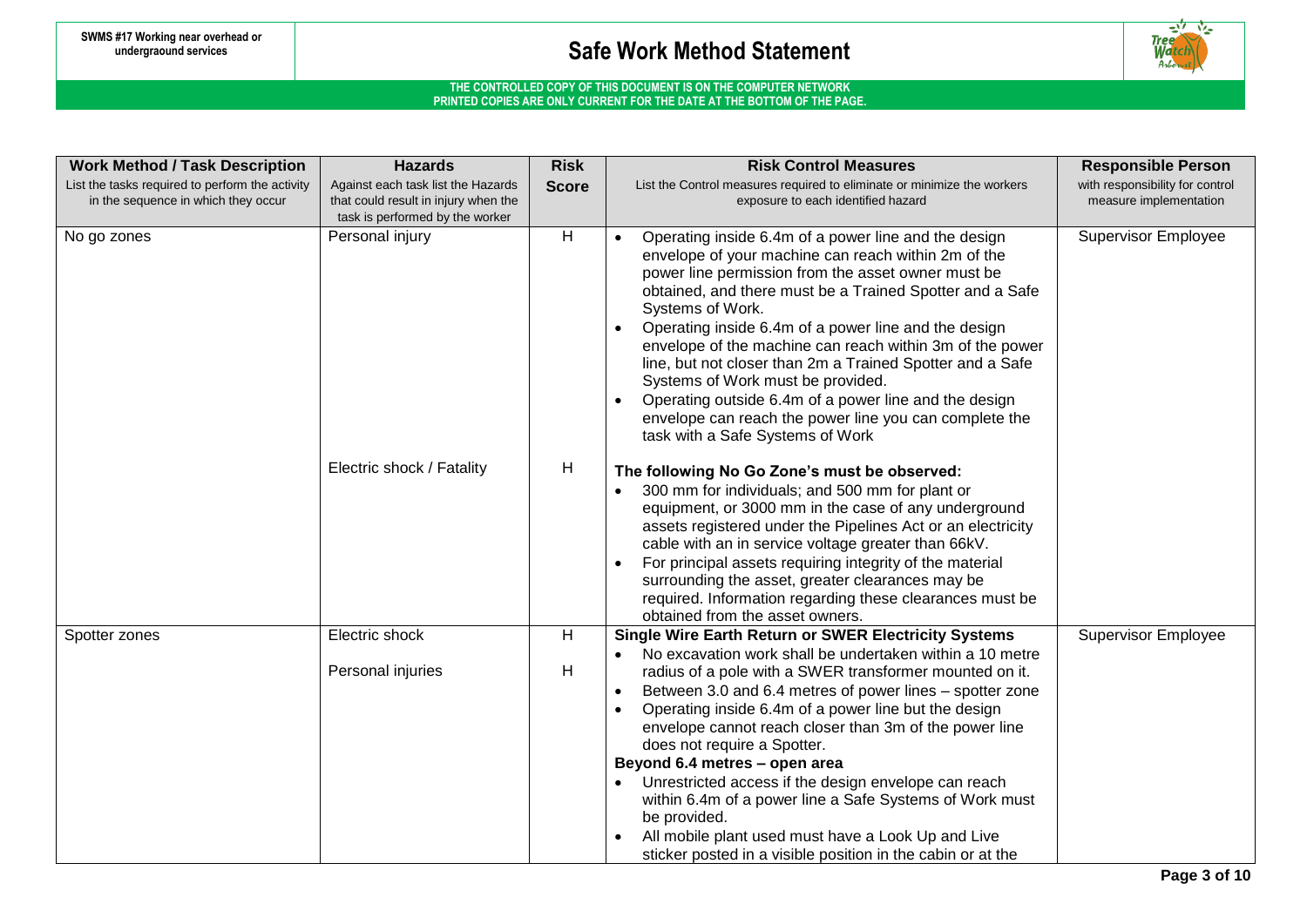

### **THE CONTROLLED COPY OF THIS DOCUMENT IS ON THE COMPUTER NETWORK PRINTED COPIES ARE ONLY CURRENT FOR THE DATE AT THE BOTTOM OF THE PAGE.**

controls in the case of a Truck Mounted Crane.

|                                                                                                                                 | <b>Hazards</b>                                                                                                | <b>Risk</b>  | <b>Risk Control Measures</b>                                                                                                                                                                                                                                                                                                                                                                                                                                                                                                                                                                                                                                                                                                                                                                                                                                                                | <b>Responsible Person</b>                                 |
|---------------------------------------------------------------------------------------------------------------------------------|---------------------------------------------------------------------------------------------------------------|--------------|---------------------------------------------------------------------------------------------------------------------------------------------------------------------------------------------------------------------------------------------------------------------------------------------------------------------------------------------------------------------------------------------------------------------------------------------------------------------------------------------------------------------------------------------------------------------------------------------------------------------------------------------------------------------------------------------------------------------------------------------------------------------------------------------------------------------------------------------------------------------------------------------|-----------------------------------------------------------|
| <b>Work Method / Task Description</b><br>List the tasks required to perform the activity<br>in the sequence in which they occur | Against each task list the Hazards<br>that could result in injury when the<br>task is performed by the worker | <b>Score</b> | List the Control measures required to eliminate or minimize the workers<br>exposure to each identified hazard                                                                                                                                                                                                                                                                                                                                                                                                                                                                                                                                                                                                                                                                                                                                                                               | with responsibility for control<br>measure implementation |
| Traversing/travelling/tracking under<br>powerlines in "non operation" mode                                                      | Electric shock<br>Personal injuries                                                                           | H<br>H       | All mobile plant used on the site that travel under<br>overhead services must observe the following:<br>All booms/extensions are folded down to their lowest point<br>"transit mode";<br>The highest point of the plant must be at least 3 metres<br>from the power line.                                                                                                                                                                                                                                                                                                                                                                                                                                                                                                                                                                                                                   | Employee                                                  |
| Underground services location                                                                                                   | Electric shock<br>Personal injuries                                                                           | H<br>Н       | <b>Request information from:</b><br>The asset owners.<br>'Dial Before You Dig'<br>Services can be located using a cable locator operated by<br>a competent person.<br>The location of underground assets may be proved<br>carefully by hand or other suitable non destructive<br>methods. This should only be undertaken after obtaining<br>information on the location of any underground services,<br>except where the asset owner prohibits any excavation<br>without a location of the assets on site.                                                                                                                                                                                                                                                                                                                                                                                  | <b>Supervisor Employee</b>                                |
| <b>Spotter Requirements</b>                                                                                                     | Personal injury<br>Electric shock                                                                             | H<br>H       | Have undertaken a Spotter training course with the last<br>three years and hold an appropriate Spotters Ticket.<br>A trained Dogman/Rigger may act as a spotter.<br>All spotters must wear Australian Standard approved Hi-<br>visibility clothing.<br>Persons undertaking spotter duties for underground assets<br>must be competent to undertake the work.<br>While performing the spotter role, this must his sole duty.<br>The spotter must dedicated to this task at all times when<br>an operator is at the controls of the plant item or where the<br>engine/power source is operating.<br>The spotter must be positioned to monitor the distance<br>between the operating plant and any asset.<br>Must give immediate and direct notice/warning to an<br>operator (ie hand signals, whistle, air horn, hand held two-<br>way communications etc) should the plant or its load start | <b>Supervisor Employee</b>                                |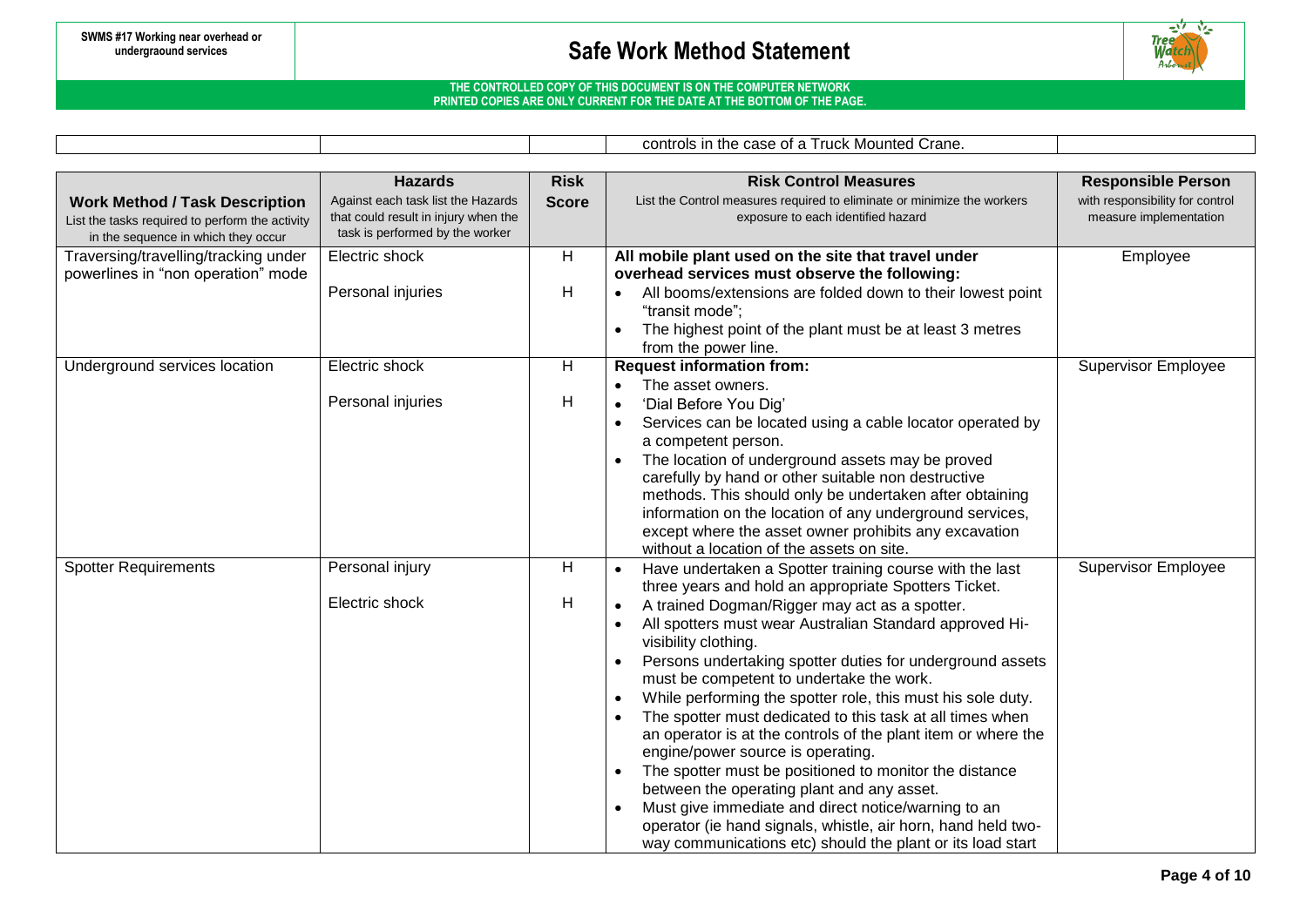

### **THE CONTROLLED COPY OF THIS DOCUMENT IS ON THE COMPUTER NETWORK PRINTED COPIES ARE ONLY CURRENT FOR THE DATE AT THE BOTTOM OF THE PAGE.**

to encroach the prescribed clearance to the asset.

| <b>Work Method / Task Description</b>           | <b>Hazards</b>                       | <b>Risk</b>  | <b>Risk Control Measures</b>                                                                                | <b>Responsible Person</b>       |
|-------------------------------------------------|--------------------------------------|--------------|-------------------------------------------------------------------------------------------------------------|---------------------------------|
| List the tasks required to perform the activity | Against each task list the Hazards   | <b>Score</b> | List the Control measures required to eliminate or minimize the workers                                     | with responsibility for control |
| in the sequence in which they occur             | that could result in injury when the |              | exposure to each identified hazard                                                                          | measure implementation          |
|                                                 | task is performed by the worker      |              |                                                                                                             |                                 |
| Communication                                   | Personal injury                      | H            | Where the scope of work requires communication                                                              | <b>Supervisor Employee</b>      |
|                                                 |                                      |              | between the spotter and the operator there must be;                                                         |                                 |
|                                                 | Electric shock                       | H            | A voice communication system or                                                                             |                                 |
|                                                 |                                      |              | Alternatively, a visual, audible (air horn), or radio can be                                                |                                 |
|                                                 |                                      |              | used.                                                                                                       |                                 |
| Training                                        | Personal injury                      | Н            | There must be a suitably trained and competent person on                                                    | Supervisor                      |
|                                                 |                                      |              | site at all times when work is being completed near                                                         |                                 |
|                                                 | Electric shock                       | Н            | overhead or underground assets:                                                                             |                                 |
|                                                 |                                      |              | This person will be competent in identifying compliance<br>with the No Go Zone framework.                   |                                 |
|                                                 |                                      |              |                                                                                                             |                                 |
|                                                 |                                      |              | A competent person or an individual under the supervision<br>of a competent person must undertake the work. |                                 |
| First aid                                       | Personal injury due to lack          | H            | A Level Two First Aider must be on the site<br>$\bullet$                                                    | Supervisor                      |
|                                                 | of first aid on site                 |              |                                                                                                             |                                 |
|                                                 |                                      |              | A first aid kit must be available for a worksite, and shall be<br>maintained and regularly inspected.       |                                 |
|                                                 |                                      |              |                                                                                                             |                                 |
|                                                 |                                      |              | First aid kits are to contain materials as appropriate to the<br>worksite.                                  |                                 |
| <b>Emergency procedures</b>                     | Electric shock                       | H            | If contact is made with an overhead or underground asset                                                    | <b>Supervisor Employee</b>      |
|                                                 |                                      |              | or arcing occurs between a cable and an item of plant                                                       |                                 |
|                                                 | Personal injuries                    | Н            | and/or employee, the following actions must be taken:                                                       |                                 |
|                                                 |                                      |              | All work should cease immediately.<br>$\bullet$                                                             |                                 |
|                                                 |                                      |              | Operator (or Driver) should remain inside cabin.                                                            |                                 |
|                                                 |                                      |              | If it is essential to leave the cab or operator's station due to                                            |                                 |
|                                                 |                                      |              | fire or other life threatening reasons, jump clear of the                                                   |                                 |
|                                                 |                                      |              | equipment.                                                                                                  |                                 |
|                                                 |                                      |              | Do not touch the equipment and ground at the same time.                                                     |                                 |
|                                                 |                                      |              | Move away from the plant until at least 10 m from the                                                       |                                 |
|                                                 |                                      |              | nearest part of the plant item.                                                                             |                                 |
|                                                 |                                      |              | If you fall to the ground, roll clear. Do not try to get up by                                              |                                 |
|                                                 |                                      |              | pushing off with your hands as the electricity may pass                                                     |                                 |
|                                                 |                                      |              | through your body causing you to receive an electric                                                        |                                 |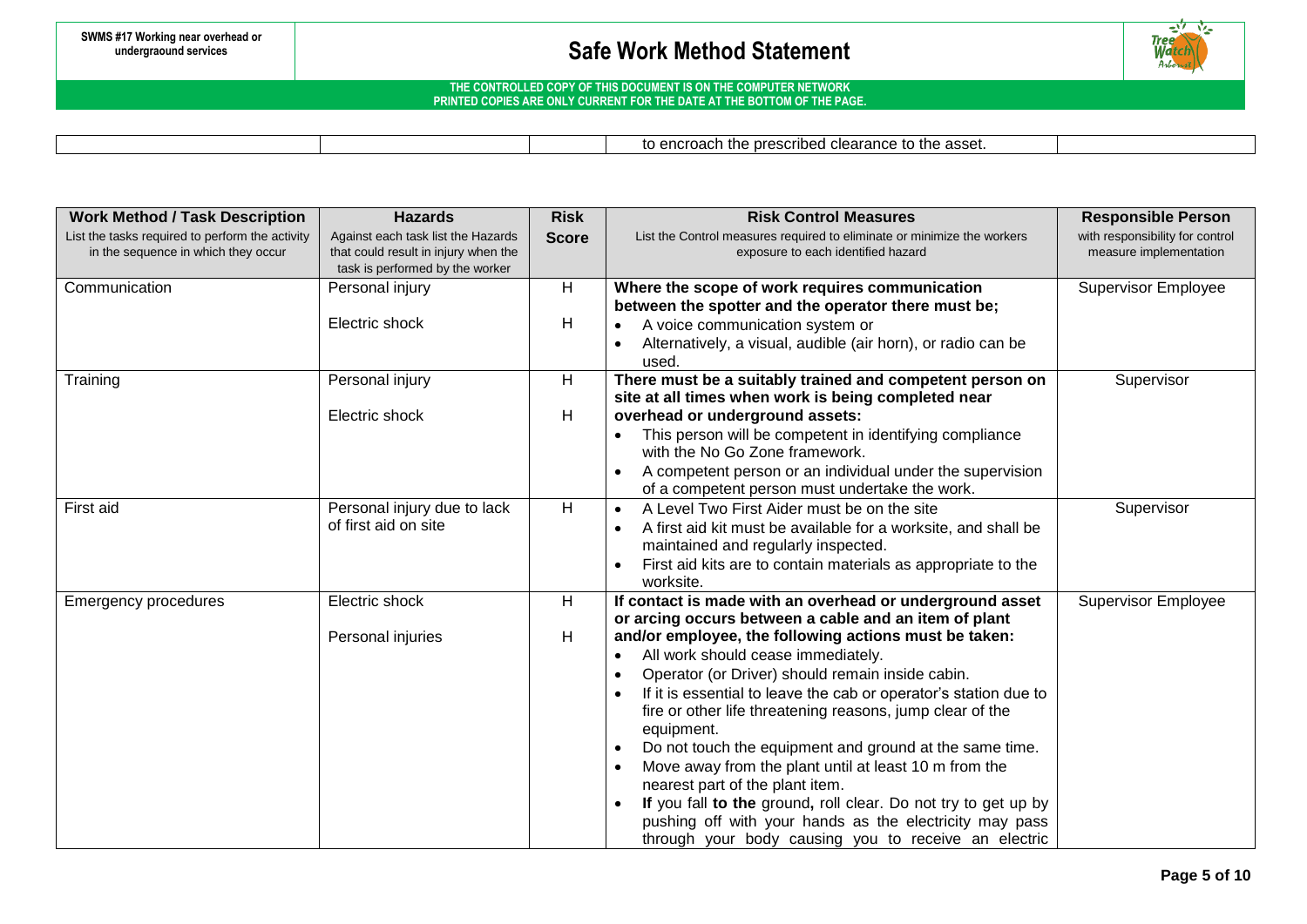

|  |  | shock.                                                         |  |
|--|--|----------------------------------------------------------------|--|
|  |  | I / public to keep 10 m clear from<br>Warn all other personnel |  |
|  |  | equipment.                                                     |  |

| <b>Work Method / Task Description</b>           | <b>Hazards</b>                       | <b>Risk</b>  | <b>Risk Control Measures</b>                                                              | <b>Responsible Person</b>       |
|-------------------------------------------------|--------------------------------------|--------------|-------------------------------------------------------------------------------------------|---------------------------------|
| List the tasks required to perform the activity | Against each task list the Hazards   | <b>Score</b> | List the Control measures required to eliminate or minimize the workers                   | with responsibility for control |
| in the sequence in which they occur             | that could result in injury when the |              | exposure to each identified hazard                                                        | measure implementation          |
|                                                 | task is performed by the worker      |              |                                                                                           |                                 |
| <b>Emergency procedures</b>                     | Electric shock                       | H            | Do not touch any part of the equipment, load or victim(s)                                 | <b>Supervisor Employee</b>      |
|                                                 |                                      |              | and do not attempt to approach or re-enter the vehicle until                              |                                 |
|                                                 | Personal injuries                    | H            | the relevant authorities have determined the site is safe.                                |                                 |
|                                                 |                                      |              | Call for emergency assistance on 000 at the earliest                                      |                                 |
|                                                 |                                      |              | opportunity and advise of the situation and wait for help.                                |                                 |
|                                                 |                                      |              | Facilitate First Aid treatment and seek medical aid as                                    |                                 |
|                                                 |                                      |              | required without placing yourself in danger.                                              |                                 |
|                                                 |                                      |              | Await verification by the power company that the power                                    |                                 |
|                                                 |                                      |              | has been turned off.                                                                      |                                 |
| Contact or damage to gas assets                 | Explosion                            | H            | The following actions must be taken:                                                      | <b>Supervisor Employee</b>      |
|                                                 |                                      |              | All work must cease immediately.                                                          |                                 |
|                                                 | Fire                                 | H            | Operator is to shut down the plant or equipment UNLESS                                    |                                 |
|                                                 |                                      |              | this process may provide an ignition source for any                                       |                                 |
|                                                 | Personal injuries                    | H            | escaping gas.                                                                             |                                 |
|                                                 |                                      |              | Do not attempt to use any instrument which may provide                                    |                                 |
|                                                 |                                      |              | an ignition source near the gas escape. This may include                                  |                                 |
|                                                 |                                      |              | mobile phones, two way radios, etc.                                                       |                                 |
|                                                 |                                      |              | Do not attempt to approach or re-enter the vehicle until the                              |                                 |
|                                                 |                                      |              | relevant authorities have determined the site is safe.                                    |                                 |
|                                                 |                                      |              | It is essential to leave the cab or operator station, trench or                           |                                 |
|                                                 |                                      |              | enclosure and maintain an exclusion perimeter due to the                                  |                                 |
|                                                 |                                      |              | risk of explosion or fire.                                                                |                                 |
|                                                 |                                      |              | Warn all other personnel / public to keep clear from the                                  |                                 |
|                                                 |                                      |              | worksite and equipment.                                                                   |                                 |
|                                                 |                                      |              | Facilitate First Aid treatment and seek medical aid as                                    |                                 |
|                                                 |                                      |              | required.                                                                                 |                                 |
|                                                 |                                      |              | Notify the relevant authorities, including the relevant Gas                               |                                 |
|                                                 |                                      |              | <b>Distribution Company</b>                                                               |                                 |
| <b>Personnel Qualifications and Experience</b>  |                                      |              | <b>Personnel Duties and Responsibilities</b><br><b>Training Required to Complete Work</b> |                                 |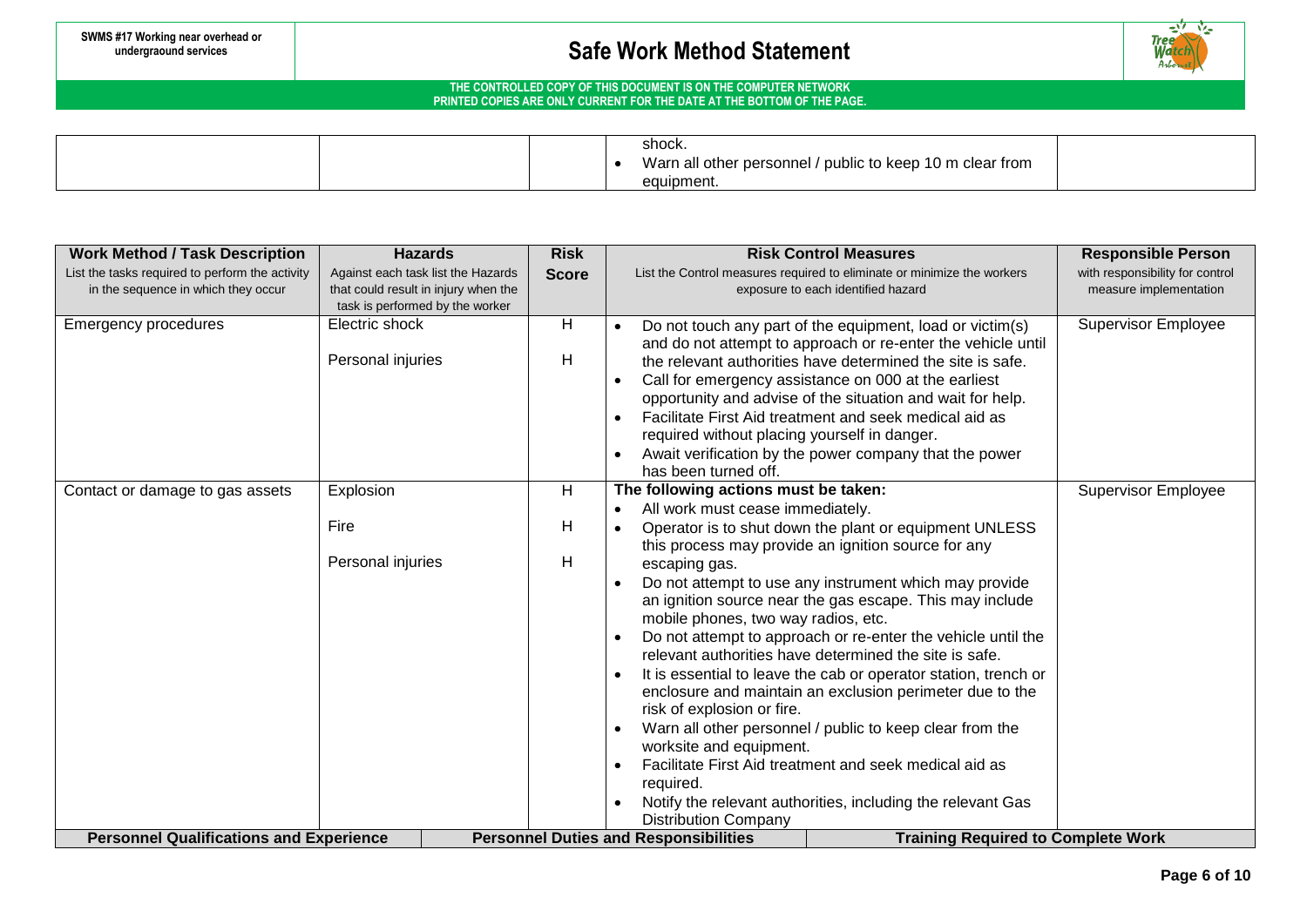

| Construction OH&S induction (White Card)       | Supervisor to carry out daily inspections of work site  | Supervisor to be appropriately trained, qualified and competent |  |  |
|------------------------------------------------|---------------------------------------------------------|-----------------------------------------------------------------|--|--|
| Company OH&S induction                         | for hazards.                                            | in OH&S.                                                        |  |  |
| Site specific induction                        | Personal Protective Equipment (PPE) to be worn at       | Supervisor to be trained in risk identification risk assessment |  |  |
|                                                | all times on site.                                      | and risk control                                                |  |  |
| Trained Spotters are to be used for operations | All personnel to maintain tidy work area on site at all | On the job skills training to be conducted by Supervisor to     |  |  |
| near electrical conductors                     | times.                                                  | personnel                                                       |  |  |

| <b>Personnel Qualifications and Experience</b>                                                                    | <b>Personnel Duties and Responsibilities</b>     |                                                                                                                                               | <b>Training Required to Complete Work</b>                                     |                                                                                |  |  |
|-------------------------------------------------------------------------------------------------------------------|--------------------------------------------------|-----------------------------------------------------------------------------------------------------------------------------------------------|-------------------------------------------------------------------------------|--------------------------------------------------------------------------------|--|--|
| Only persons who are competent, and where                                                                         | Barricading to be used as appropriate to protect |                                                                                                                                               |                                                                               | Train persons carrying out work on or near public roads in                     |  |  |
| required hold the appropriate certificate of                                                                      | others from mobile plant                         |                                                                                                                                               | accordance with AS 1742.3-2002                                                |                                                                                |  |  |
| competency in accordance with the regulation,                                                                     |                                                  |                                                                                                                                               |                                                                               |                                                                                |  |  |
| must be permitted to operate plant or perform any                                                                 |                                                  |                                                                                                                                               |                                                                               |                                                                                |  |  |
| installation or maintenance work on powered                                                                       |                                                  |                                                                                                                                               |                                                                               |                                                                                |  |  |
| mobile plant.                                                                                                     |                                                  |                                                                                                                                               |                                                                               |                                                                                |  |  |
| Engineering Details / Certificates / WorkSafe Approvals / Australian Standards                                    |                                                  |                                                                                                                                               |                                                                               | Referenced - Guidance Notes / Legislation / Regulations                        |  |  |
| AS 2550 Set of Standards covering the safe use of cranes of all types (including                                  |                                                  |                                                                                                                                               |                                                                               | Occupational Health and Safety Act 2004 & all OH&S Acts within other States    |  |  |
| hoists, elevating work platforms and building maintenance units, but not forklift                                 |                                                  |                                                                                                                                               |                                                                               | Occupational Health and Safety Regulations 2007 & all OH&S Regulations within  |  |  |
| trucks).                                                                                                          |                                                  | other States                                                                                                                                  |                                                                               |                                                                                |  |  |
| AS 229401:1997 Earth-moving Machinery - Protective structures - General                                           |                                                  |                                                                                                                                               |                                                                               | OH&S Safety Regulations 2007, Chapter 3 - Part 3.5 Plant                       |  |  |
| AS 2664-1983 Earthmoving machinery - Seat belts and seat belt anchorages                                          |                                                  | OH&S Safety Regulations 2007, Chapter 3 - Part 3.6 High Risk Work                                                                             |                                                                               |                                                                                |  |  |
| AS 4991 Lifting devices<br>AS 1742.3-2002 Manual of uniform traffic control devices - Traffic control devices for |                                                  | OH&S Safety Regulations 2007, Chapter 3 - Part 3.1 Manual Handling                                                                            |                                                                               |                                                                                |  |  |
| works on roads                                                                                                    |                                                  | Code of Practice for Plant 1995 (Compliance Code)<br>Code of Practice for Building and Construction Workplace (Compliance Code)               |                                                                               |                                                                                |  |  |
| AS 1742.2-1994 Manual of uniform traffic control devices - Traffic control devices for                            |                                                  | Code of Practice for Manual Handling (Compliance Code)                                                                                        |                                                                               |                                                                                |  |  |
| general use                                                                                                       |                                                  |                                                                                                                                               |                                                                               |                                                                                |  |  |
| AS 1742.10-1990 Manual of uniform traffic control devices - Pedestrian control and                                |                                                  | Safety Precautions in Trenching Operations (Code of Practice No. 8,1988<br>WorkSafe Victoria Framework for Undertaking Work Near Overhead and |                                                                               |                                                                                |  |  |
| protection                                                                                                        |                                                  | <b>Underground Assets</b>                                                                                                                     |                                                                               |                                                                                |  |  |
| AS/NZS 4602:1999 High visibility safety garments                                                                  |                                                  |                                                                                                                                               |                                                                               |                                                                                |  |  |
| AS 1470 Health and Safety at Work – Principles and Practices                                                      |                                                  |                                                                                                                                               |                                                                               |                                                                                |  |  |
| Any limitations posed by the worksite (such as floor loadings or ground load limits)                              |                                                  |                                                                                                                                               |                                                                               |                                                                                |  |  |
| should be checked by an engineer prior to selecting the appropriate plant for the                                 |                                                  |                                                                                                                                               |                                                                               |                                                                                |  |  |
| task                                                                                                              |                                                  |                                                                                                                                               |                                                                               |                                                                                |  |  |
| <b>Plant / Equipment</b>                                                                                          |                                                  | <b>Maintenance Checks</b>                                                                                                                     |                                                                               |                                                                                |  |  |
| Plant Hazard Identification and Risk Assessment to be conducted for plant use eg                                  |                                                  |                                                                                                                                               |                                                                               | Daily safety checklist (Log Books) for all plant on site to be completed daily |  |  |
| Scissor Lift, Boom Lift, etc                                                                                      |                                                  |                                                                                                                                               | All plant to be maintained in accordance with manufacturer's recommendations. |                                                                                |  |  |
|                                                                                                                   |                                                  | Maintaince records to be available on site                                                                                                    |                                                                               |                                                                                |  |  |
|                                                                                                                   |                                                  | Daily / weekly / monthly inspections / safety checklist to be available on site                                                               |                                                                               |                                                                                |  |  |
| <b>Responsible Person (Supervisor Foreman)</b>                                                                    | <b>Name: Various</b>                             |                                                                                                                                               |                                                                               |                                                                                |  |  |
|                                                                                                                   |                                                  |                                                                                                                                               |                                                                               |                                                                                |  |  |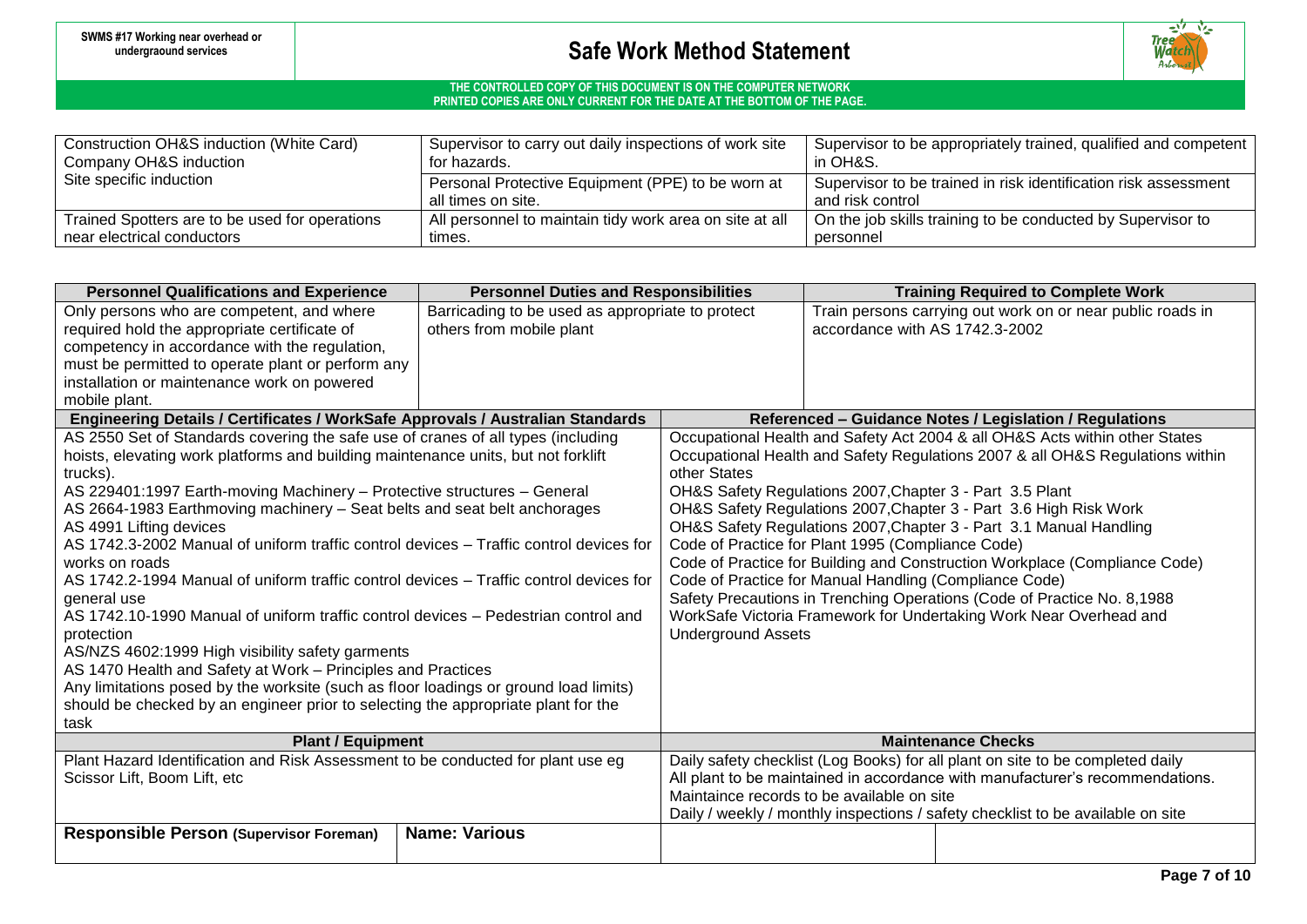

## **THE CONTROLLED COPY OF THIS DOCUMENT IS ON THE COMPUTER NETWORK PRINTED COPIES ARE ONLY CURRENT FOR THE DATE AT THE BOTTOM OF THE PAGE.**

The persons (employees, subcontractors and others) that have signed below:<br>1. been involved in the hazard/risk assessment and the determination

- 1. been involved in the hazard/risk assessment and the determination of the hazard/risk controls applicable to their tasks, duties and responsibilities<br>2. had all hazards and risk controls have been communicated to them
- 2. had all hazards and risk controls have been communicated to them<br>3. and are fully aware of and understand the hazards/risks and safety
- and are fully aware of and understand the hazards/risks and safety risk controls and rules required
- 4. agreed to all the hazard/risk controls<br>5. agreed to and understand their Duty
- 5. agreed to and understand their Duty of Care to themselves and others<br>6. agreed that they are the person responsible for site supervision of the work. Inspecting
- agreed that they are the person responsible for site supervision of the work, inspecting and approving work areas, work methods, compliance with SWMS, protective measures, plant, equipment and power tools.

*Print name clearly date a sign here:* 

**If any unforeseen circumstances should arise and 100% compliance with this Safe Work Method Statement is not possible work is to cease until the Safe Work Method Statement is reviewed.**

**Note: All personal must be inducted into the above Safe Work Method Statement via a toolbox meeting with their acknowledgment signatures of being inducted on it; prior to work commencing.**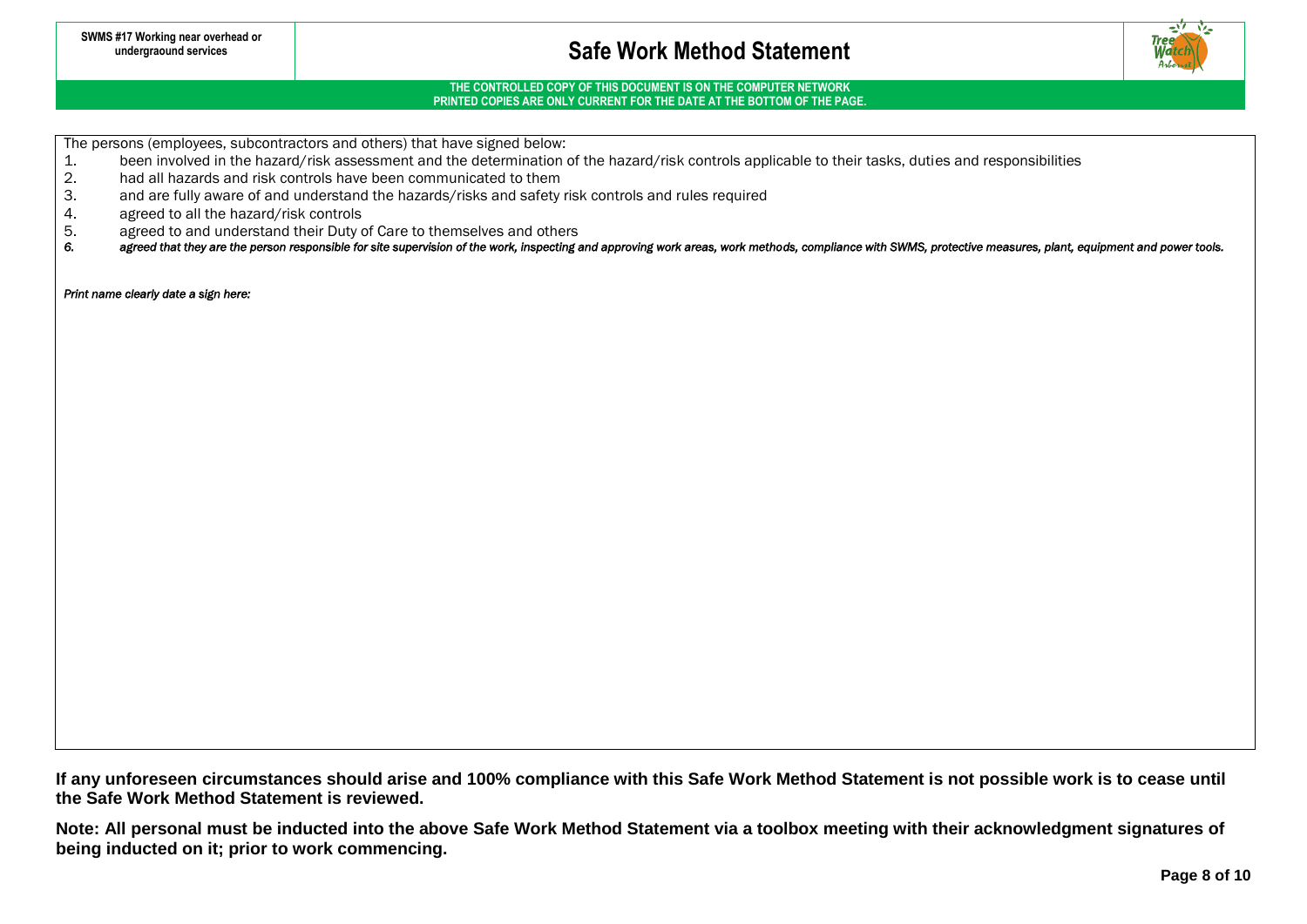